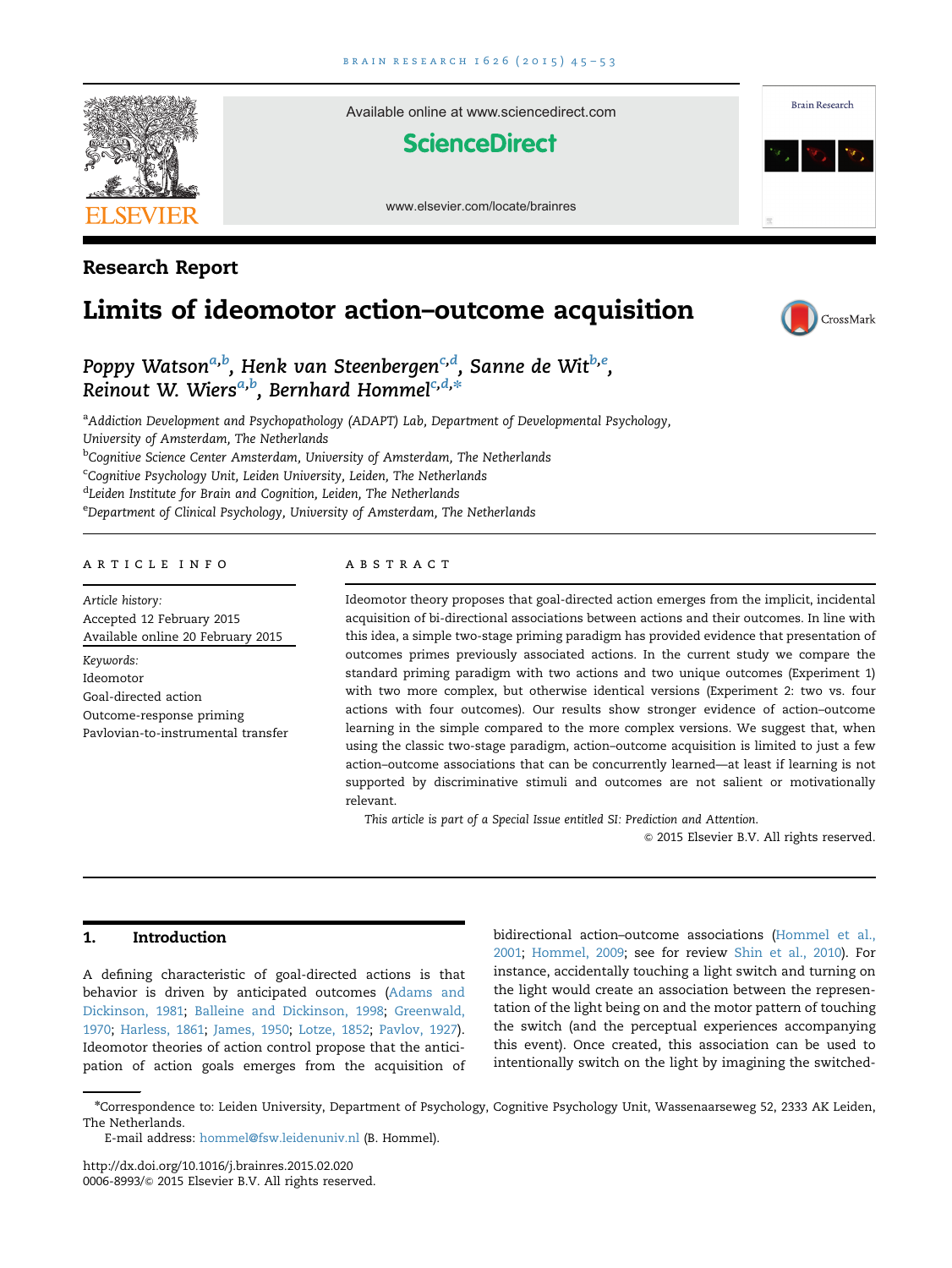on light, which will reactivate the light-related representation that will spread activation to the associated motor pattern. According to this view, the ability to carry out goal-directed action emerges from the incidental, implicit acquisition of action–outcome associations.

Supporting evidence for spontaneous ideomotor learning generally comes from a simple priming paradigm demonstrating that after the acquisition of action–outcome relationships, presenting the outcome as a stimulus facilitates the action that previously led to that outcome. If instructed to make a response that is incongruent to previously learnt associations, participants are slower and more error prone [\(Beckers et al., 2002](#page-7-0); [Elsner and Hommel, 2001](#page-7-0); [Herwig and Waszak, 2009;](#page-7-0) [Hommel](#page-7-0) [et al., 2003;](#page-7-0) [Kunde et al., 2002](#page-7-0); [Wolfensteller and Ruge, 2011](#page-8-0)).

Although the majority of studies to date have examined purely sensory outcomes that have no motivational significance, some studies have shown evidence of a priming effect with motivationally relevant outcomes ([Beckers et al., 2002](#page-7-0); [Eder et al., in press; Muhle-Karbe and Krebs, 2012\)](#page-7-0). In addition, EEG studies have shown that random presentation of irrelevant outcomes generates a similar EEG signal to taskrelevant feedback [\(Band et al., 2009\)](#page-7-0) and that deviant auditory events in place of expected outcomes cause an orienting response [\(Waszak and Herwig, 2007](#page-8-0)). fMRI studies have shown that presentation of outcomes activates brain regions involved in attention and motor preparation ([Hughes and](#page-7-0) [Waszak, 2011](#page-7-0); [Melcher et al., 2008\)](#page-7-0), and that action preparation is accompanied by the activation of brain areas that are coding for perceptual action outcomes ([Kühn et al., 2011](#page-7-0), [2010\)](#page-7-0). Overall these studies show considerable evidence for the ideomotor mechanism and suggest that anticipation of outcomes is an important feature of goal-directed behavior, drawing on attentional resources and facilitating responding.

Previous studies have explored different parameters of the outcome-response priming effect. [Wolfensteller and Ruge](#page-8-0) [\(2011\)](#page-8-0) systematically examined how many acquisition trials are required before a priming effect is observed. Others have studied the temporal dynamics by varying the time between actions and outcomes either during the acquisition phase, or during test [\(Desantis et al., 2014;](#page-7-0) [Elsner and Hommel, 2004](#page-7-0); [Ziessler and Nattkemper, 2011\)](#page-8-0). A number of studies have examined how task instructions and intention during acquisition modulate the acquisition and expression of action– outcome learning [\(Herwig and Waszak, 2009](#page-7-0); [Zwosta et al.,](#page-8-0) [2013\)](#page-8-0). Overall these studies show that under simple conditions, the priming effect is robust and associations between actions and outcomes are quickly acquired. This fits with the ideomotor assumption that action–outcome acquisition is spontaneous, implicit, and incidental, and thus not dependent on any intention to learn [\(Elsner and Hommel, 2001\)](#page-7-0). However, research on the characteristics of implicit versus explicit learning has provided strong evidence that implicit learning is restricted to simple, transparent relationships between the to-be-associated events. For instance, while few, unique stimulus–response relationships or event sequences can be learnt implicitly and incidentally, more complex relationships seem to require the presence of explicit processes (e.g., [Alonso et al., 2006;](#page-7-0) [Nissen and Bullemer,](#page-8-0) [1987;](#page-8-0) [Tubau et al., 2007;](#page-8-0) for a review, see [Keele et al., 2003\)](#page-7-0). If thus ideomotor learning is aptly characterized as implicit and incidental, it would seem plausible that there are limits with respect to the complexity and number of ideomotor associations that can be acquired at one time.

On the one hand, there is clear evidence that the acquisition of ideomotor associations is not restricted to one action– outcome pairing: [Elsner and Hommel \(2001\)](#page-7-0) demonstrated acquisition for two action–outcome relations and other studies have demonstrated successful acquisition for four relations (e.g., [Band et al., 2009;](#page-7-0) [Elsner and Hommel, 2004](#page-7-0)). And yet, the substantial diversity of experimental designs makes it difficult to assess whether and to which degree the number of simultaneously available actions and action–outcome relations might affect action–outcome acquisition. That it may play a role was suggested to us by two informal observations. In piloting for a study on action–outcome acquisition in infants, [Verschoor et al. \(2010](#page-8-0); see [Section 1\)](#page-0-0) observed that an infant-friendly version of the Elsner and Hommel twochoice paradigm was too difficult for the investigated infants. In addition, pilot studies on adults in our lab suggest that replicating the original effects with more extended choice tasks can sometimes be difficult. The present study aimed at providing a formal test of these informal observations. In Experiment 1, we thus tried to replicate [Elsner and](#page-7-0) [Hommel's \(2001\)](#page-7-0) original observation. In Experiment 2 we tested whether this effect could also be demonstrated in two more complex versions of the otherwise identical paradigm.

#### 2. Experiment 1

Experiment 1 was modeled after the original study of [Elsner](#page-7-0) [and Hommel \(2001\).](#page-7-0) It included the acquisition phase, in which participants carried out free binary-choice responses, followed by unique but task-irrelevant visual outcomes (blue shapes), and a test phase, in which the blue shapes now served as response-signaling stimuli. As in the original study, one group of participants was instructed to respond to each blue shape by performing the response that had triggered that outcome in the acquisition phase (the congruent mapping group). The other group of participants received incongruent mapping instructions in the test phase – they were instructed to perform the response that had not triggered the blue-shape outcome in the acquisition phase. The expectation was that performance should be better in the congruent than the incongruent group, which would indicate spontaneous action–outcome acquisition in the acquisition phase.

#### 2.1. Methods

#### 2.1.1. Participants

Forty participants (mean age: 22.4 years, SD 4.2 years; 68% female) were recruited from the University of Amsterdam. Participants were rewarded either with €3.50 or half a participation credit. The Psychology Ethics Committee of the University of Amsterdam approved the study.

#### 2.1.2. Stimuli and materials

A computerized task similar to that described by [Elsner and](#page-7-0) [Hommel \(2001\)](#page-7-0) was used. The task was programmed in Inquisit and presented to participants on a Dell monitor.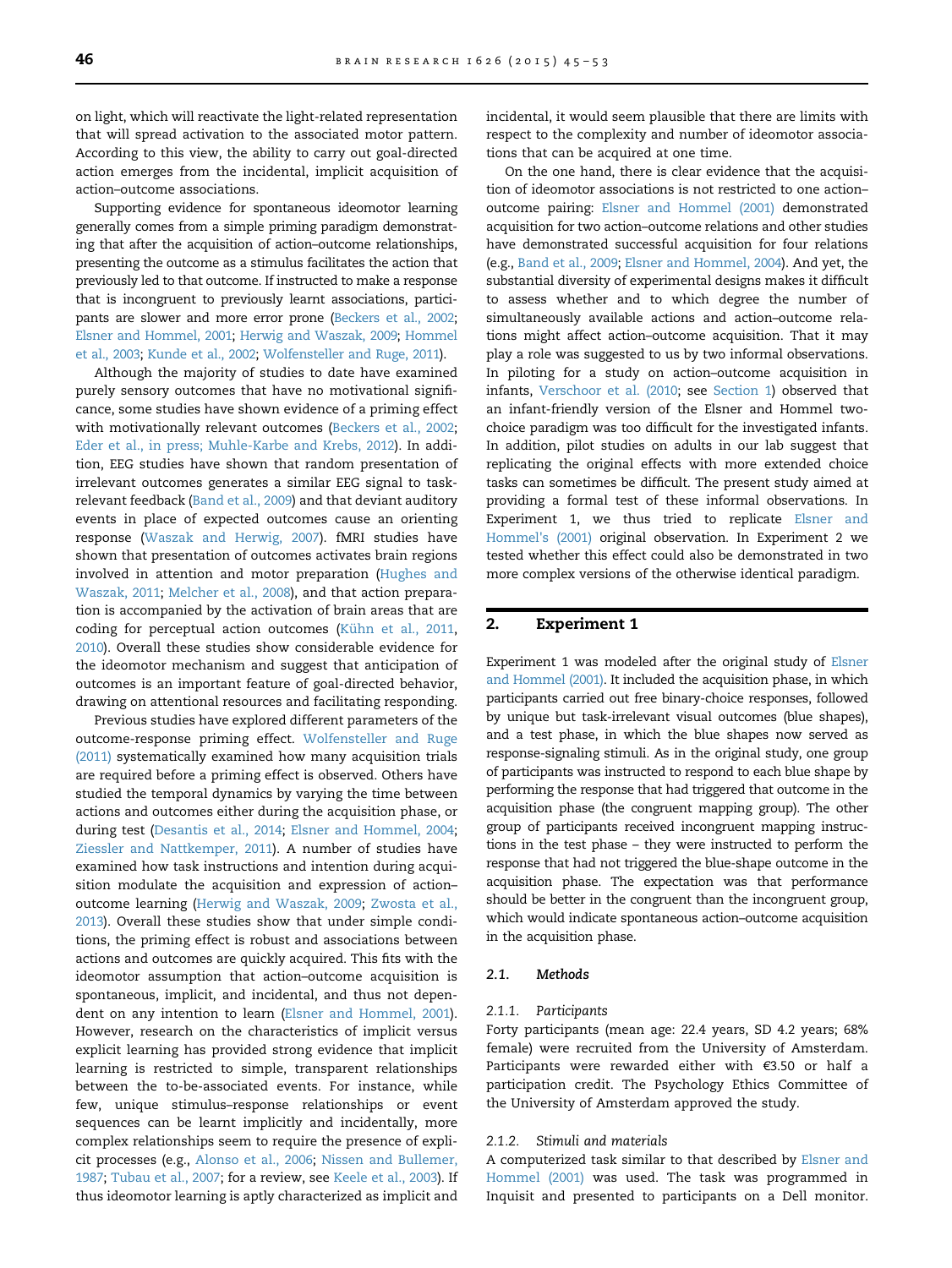Participants responded by pressing the 'z' and 'm' keys on a standard QWERTY keyboard. Each experiment consisted of an acquisition phase and a test phase. In the acquisition phase participants saw a 'go' stimulus – a white doubleheaded arrow and each participant saw two from a set of four possible outcome stimuli. These stimuli were all blue shapes of  $5 \times 5$  cm – a square, a rectangle, a star or a circle. The participant saw the same two blue shapes as cue stimuli during the test phase (see Fig. 1).

## 2.1.3. Procedure

Participants were randomly assigned to either the 'congruent' or 'incongruent' groups. All instructions were given verbally. During the acquisition phase participants were instructed to push on either the left or the right key every time that they saw a white, double-headed arrow appear on the screen. They were told that it did not matter which key they pressed, but that they should try and push the left and right keys about equally often during the task, in a non-systematic manner. In addition, participants were told that every time they pressed a key a blue shape would appear but that these were not important and could be ignored. The blue shapes were counterbalanced across response keys and across participants.

Each acquisition trial began with the presentation of a white fixation cross that was presented for a random length of time between 1000 and 1500 ms. The cue was then presented for 200 ms and the computer waited for up to 1000 ms after the end of the cue presentation for a response (see Fig. 1). If a response was made, the participant saw the outcome (blue shape) for 500 ms. One blue shape was consistently paired with one response button and if no response was made the message "too late" was shown for 500 ms. Trials for which no response was recorded were considered invalid trials and were repeated before the end of the acquisition phase. Participants received 8 practice trials and 80 valid acquisition trials. After 30 valid trials and again after 60 valid trials a 'pause screen' was presented telling participants how often they had pushed the left and right keys and reminding them to try and push them about equally often. Participants could push the spacebar to continue at their own pace.

After the acquisition phase participants were instructed that during the second phase they would be presented with blue shapes and that they must push a specific key in response to each shape. During this test phase, the same two blue shapes that had been used in the acquisition phase as outcomes were now used as stimuli. For half of the participants (congruent group), the mapping instructions were congruent with the mapping during the acquisition phase. For the other half of the participants (incongruent group), the mapping instructions were incongruent such that the shape that had previously appeared following a right key press, was now the stimuli that required a left key press (see Fig. 1).

The test phase began with an instruction screen showing both shapes with the words 'left' and 'right' indicating what the correct response for each shape was (see Fig. 1). This was followed by 8 practice trials and then the mapping instruction screen was presented again. Each test trial began with the presentation of a white fixation cross that was presented for a random length of time between 1000 and 1500 ms. The shape cue was then shown for 200 ms and response window was open 50 ms after the end of cue presentation and closed 2000 ms after the end of cue presentation. Stimuli were shown in blocks of 8 (no pause between blocks), with the two stimuli presented four times randomly within each block. Response omissions were repeated before the end of the block. Each participant completed 32 valid test trials. After the task had finished, participants filled in the demographic questionnaire.

#### 2.2. Results

Three participants were excluded for having error rates in excess of 25% (one participant from the congruent group and two participants from the incongruent group).

#### 2.2.1. Acquisition phase

After exclusion of response omissions (3.9% of all trials), the response ratios for left and right key presses were calculated. Participants pushed the two keys equally often during the training (mean: 50% right key presses, SD 3%). Mean RT was not significantly different when comparing the congruent group (mean: 235 ms, SD: 51 ms) to the incongruent group (mean: 240 ms, SD: 46 ms;  $t < 1$ ,  $p = 0.72$ ).



Fig. 1 – Experimental procedure in Experiment 1. (A) During acquisition phase a particular key press was always followed by a particular shape. (B) Instruction screens for the two different groups at test. For half of the participants (incongruent group), the action – outcome mapping was reversed.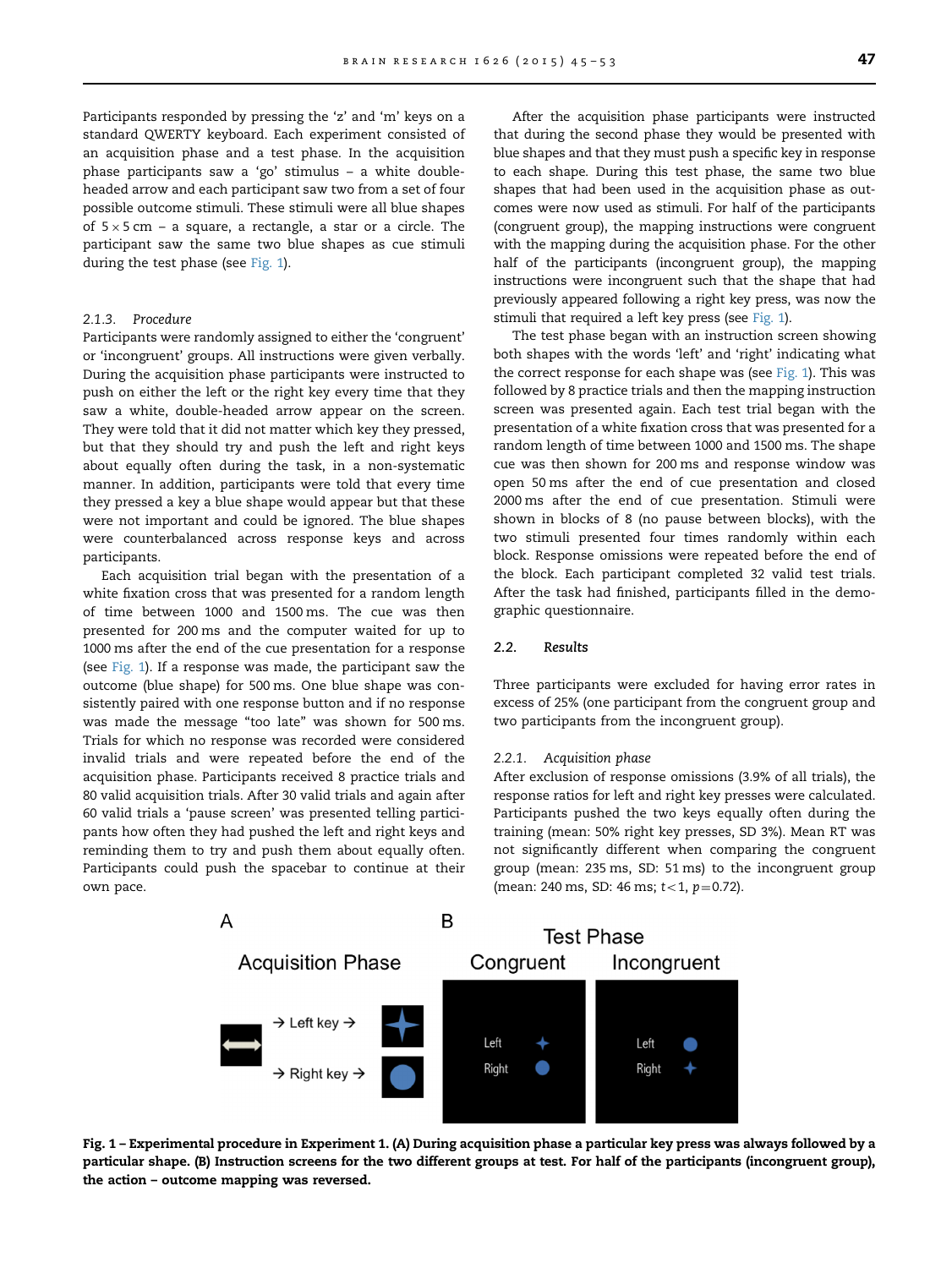#### 2.2.2. Test phase: reaction time

Trials with response omissions were excluded from the test phase dataset (1.5% of all trials) and repeated measures ANOVA was used to assess RT as a function of congruence group assignment, across the four blocks. As expected, and as can be seen in Fig. 2a, a congruence effect was observed such that participants in the congruent condition were faster to respond. Mean RT for this group was 286 ms (SD 24 ms) compared to 321 ms (SD=43 ms) for the incongruent group (main effect of group; F (1, 35)=9.99,  $p=0.003$ ). Participants' reaction times decreased across the four blocks (main effect of block F (3, 105)=4.28,  $p=0.015$ ). There was no interaction between these two factors ( $F<1$ ,  $p=0.65$ ).

#### 2.2.3. Test phase: accuracy

Repeated Measures ANOVA was used to assess accuracy as a function of congruence group assignment, across the four blocks. Error rates were not different between the two groups (incongruent/congruent) as evidenced by a non-significant main effect of group F (1, 35) = 1.53,  $p=0.22$  (see Fig. 2b). There was a marginally significant effect of block,  $F(3, 105) = 2.7$ ,  $p=0.05$  (accuracy improved across blocks), but no interaction between these two factors ( $F<1$ ,  $p=0.53$ ).

#### 2.3. Discussion

During the test phase of Experiment 1, participants were instructed to respond to stimuli that had previously functioned as outcomes during an acquisition phase. We replicated previous demonstrations of a congruence effect by showing that after acquisition of action–outcome relationships, participants in the incongruent group (who were instructed during the test phase to make responses incongruent to previously learnt associations) were slower to respond. This is presumably due to interference from the previously acquired action–outcome associations. In Experiment 2 we attempted to extend these results to more complex situations involving more than two response and outcome options.

#### 3. Experiment 2

Experiment 2 extended the number of outcomes from two to four. Different variations of the task examined (a) four outcomes paired with two response keys and (b) four outcomes paired with four response keys.

#### 3.1. Methods

#### 3.1.1. Participants

Subject recruitment and testing took place at two locations (Leiden University & University of Amsterdam). 77 participants took part and were rewarded either with €3.50 or half a participation credit. Participants were assigned to one of two versions of the task: 39 participants to the 'Four outcomes & Two responses' version (mean age: 21.1 years, SD 3.1 years; 66% female) and 38 participants to the 'Four outcomes & Four responses' version. Due to experimenter error, age and gender data was missing for 20 participants in the latter condition. Of the remaining 18 participants, the mean age was 22.6 years (SD: 4.7 years) and 77% were female. It should be noted that advertisements specified that participants should be aged between 18 and 40 and gender differences have not previously been reported in studies making use of this two-stage priming paradigm.

#### 3.1.2. Materials and procedure

Two different versions of the priming task described in Experiment 1 were used, consisting of an acquisition phase followed by a test phase. The same four outcome stimuli used in Experiment 1 were also used in both versions of the task and were counterbalanced across response keys and across participants. Any differences in the task from that described previously are outlined below.

#### 3.1.3. 2 responses & 4 outcomes (2R4O) task

In this version of the task, participants received the same verbal instructions during the acquisition phase as Experiment 1 and saw the same 'go' stimulus. For each key



Fig. 2 – (A) RT data for experiment 1 across 4 blocks. Participants in the incongruent group were overall significantly slower  $(p=0.003)$ . (B) Error rates. Error bars represent standard error of the mean.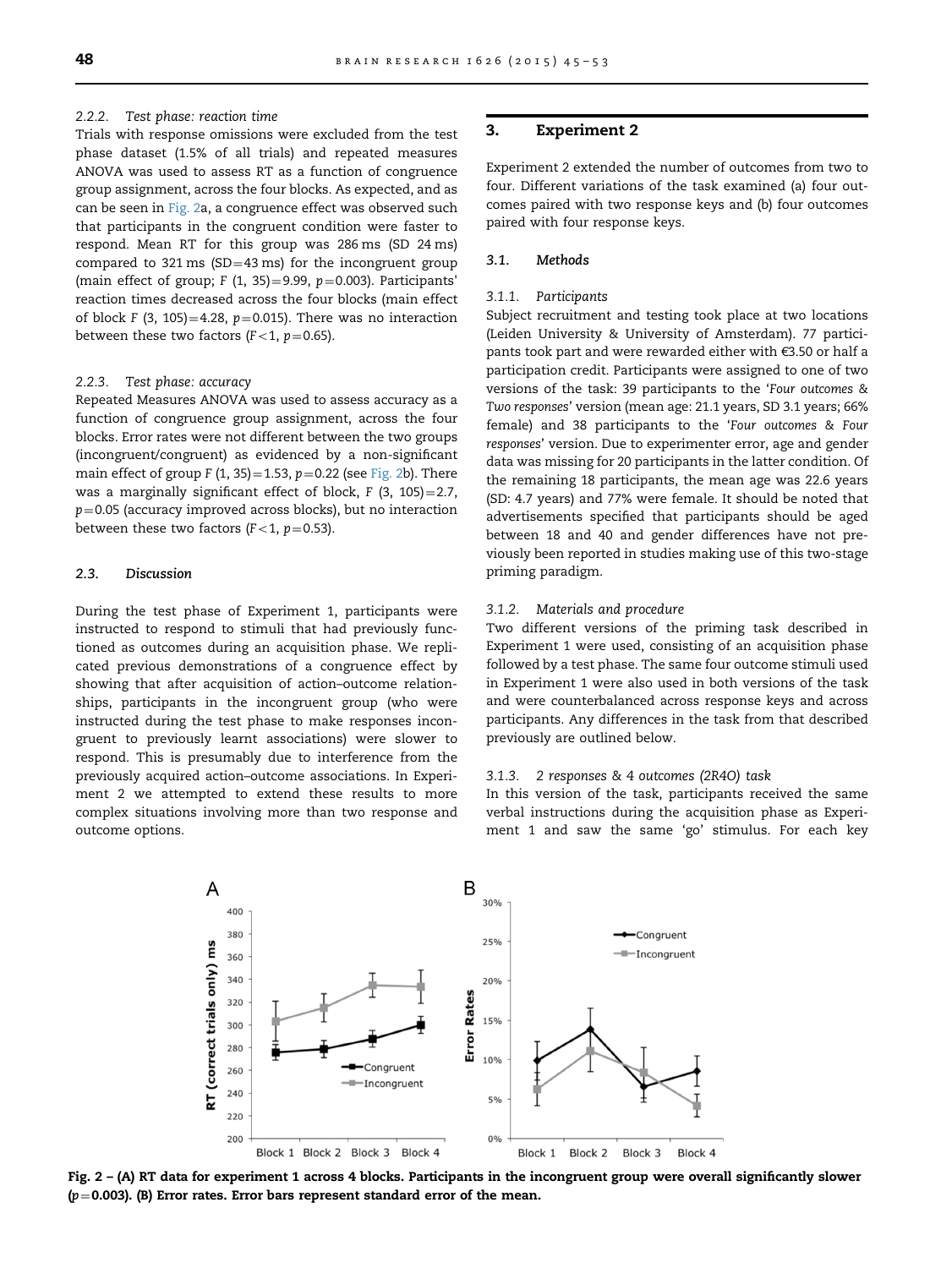however, there were now two associated outcomes (blue shapes; see [Fig. 4\)](#page-5-0). For every eight presses on a particular key, the two shapes assigned to that key were presented four times each in random order. All timings were exactly as described previously, although participants now had 160 valid acquisition trials with the pause screen after 50 and again after 130 valid trials. The test phase was exactly the same as described previously except that the instruction screen now had all four outcomes and the words 'left' and 'right' were used twice (see Fig. 3a). There were 64 valid test trials and within each block of 8 trials, each of the four outcomes was presented twice at random.

#### 3.1.4. 4 responses & 4 outcomes (4R4O) task

In this version of the task, participants were assigned four response keys (the 'c' and '.' keys in addition to the 'z' and 'm' keys). They were instructed to use the middle and index fingers from both hands. During the acquisition phase participants were instructed to push on all four keys about equally often, but all other verbal instructions were the same as Experiment 1. All timings were exactly as described previously, although participants now had 160 valid acquisition trials with the pause screen presented after 50 and again after 130 valid trials. The test phase was exactly the same except that the instruction screen now had mapping instructions for all four outcomes with the words 'middle finger – left' ' ring finger right' etc., across the four keys (see Fig. 3b). The test phase proceeded in exactly the same manner as described previously except that there were 64 valid test trials and each of the four outcomes was presented randomly twice within each block of 8 trials.

#### 3.2. Results

Participants were excluded for having response omissions and/or error rates in excess of 50% during the test phase. This

criterion (rather than the 25% used in Experiment 1) was chosen because the task was comparably more difficult, with twice the number of action–outcome relationships to be learnt. This resulted in 10 exclusions; two participants (both incongruent) were excluded from the 2R4O task and eight participants (four incongruent) excluded from the 4R4O task.

#### 3.2.1. Acquisition phase

After exclusion of response omissions (2.7% of all trials), response ratios were calculated. Participants pushed the two keys equally often for the 2R4O task (mean: 50% right key presses, SD 2%) and mean RTs were not significantly different when comparing the congruent group (mean: 222 ms, SD: 26 ms) to the incongruent group (mean: 225 ms, SD 25 ms;  $t<1$ ,  $p=0.75$ . In order to ensure that responses were spread evenly across the four keys for the 4R4O task, we compared response rates on three of the keys using a repeated-measures ANOVA,  $F<1$ ,  $p=0.53$ ). Mean RTs were not significantly different when comparing the congruent group (mean: 251 ms, SD: 56 ms) to the incongruent group (mean: 253 ms, SD: 34 ms;  $t < 1$ ,  $p = 0.89$ .

#### 3.2.2. Test phase: reaction time

Trials with response omissions were excluded (1.3% of all trials). Repeated measures ANOVA was used to assess RT as a function of task version (2 levels) and congruence group assignment (2 levels), across the four blocks.

As can be seen in [Fig. 4,](#page-5-0) there was a main effect of task version F (1, 63)=53.2 p<0.0001). Participants were, unsurprisingly, slower to respond when there were more actions available in the four-choice task (4R4O task) compared to the two-choice task (2R4O task). There was also a task and block interaction F (3, 189)=9.6,  $p < 0.0001$ ). There was no main effect of, nor interaction with, congruence group assignment (all  $ps > 0.50$ ).



Fig. 3 – Set up of experimental procedure in Experiment 2 for the '2 responses & 4 outcomes' version (upper row) and '4 responses & 4 outcomes' (lower row). (A) Acquisition phase mappings. (B) Instruction screens seen by participants during the test phase.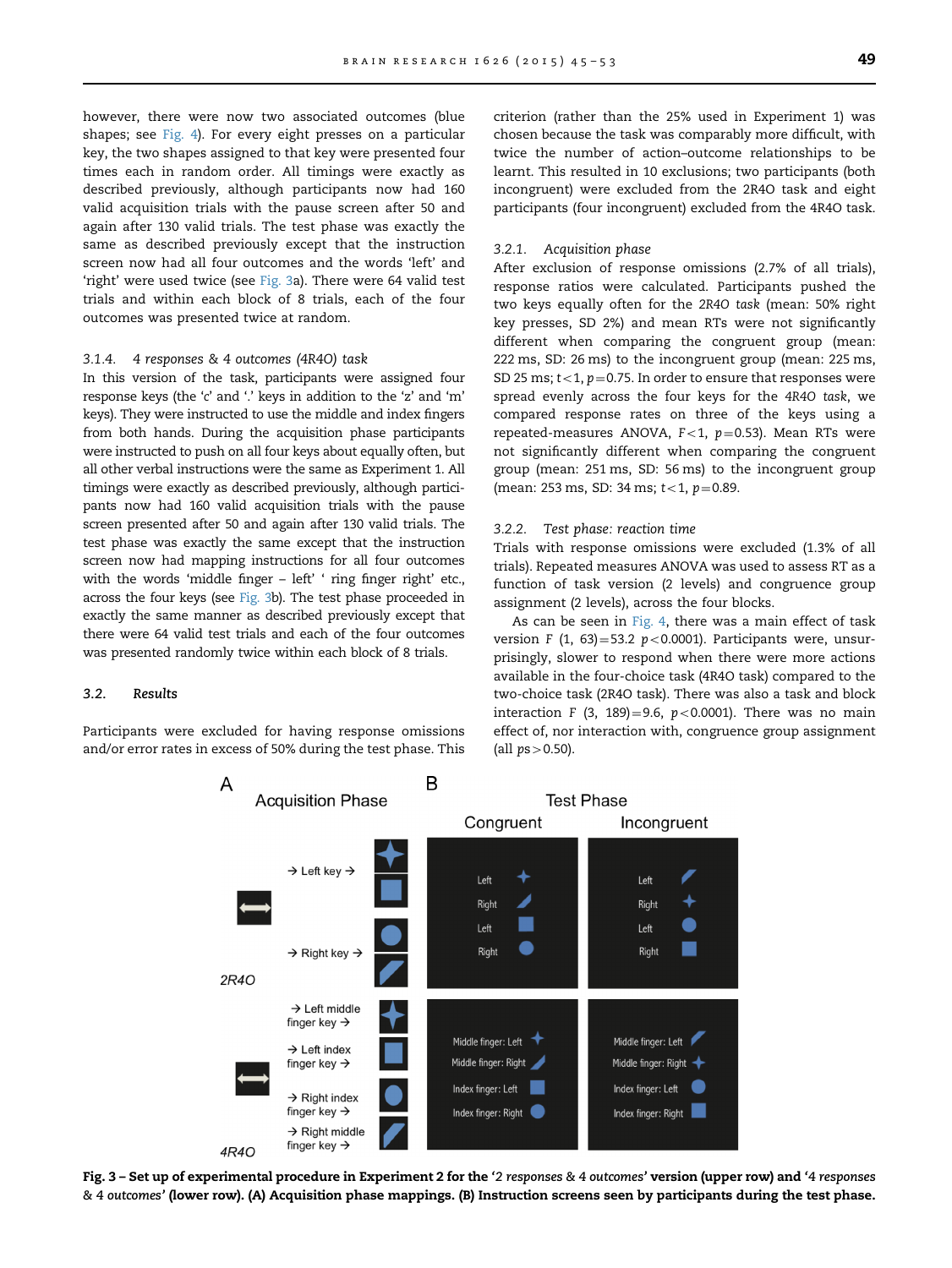#### <span id="page-5-0"></span>3.2.3. Test phase: accuracy

Repeated measures ANOVA was used to assess error rates as a function of task version (2 levels) and congruence group assignment (2 levels), across the four blocks. Error rates did not differ between the task versions  $F(1, 63)=2.3$ ,  $p=0.13$ . There was, however, an interaction between block and congruence F (3, 189) = 407,  $p = 0.006$ . As can be seen in [Fig. 5](#page-6-0), error rates during Block 1 were marginally higher at 22% for participants in the incongruent groups compared to the congruent groups (15%) across both task versions,  $t(65) = 1.9$ ,  $p=0.06$ , whereas this disadvantage had disappeared by block 2 (t < 1,  $p = 0.37$ ).

#### 3.2.4. Further analyses

It could be argued that the congruence effect was not observed in Experiment 2 due to a lack of power. In order to address this we used the G\*power 3 software ([Faul et al.,](#page-7-0) [2007\)](#page-7-0) to calculate the sample size required to observe a main effect of incongruence in reaction times (using a t-test) between two equal size groups. We used the effect size obtained in Experiment 1 ( $M_1-M_2/\sigma_{\text{pooled}}$ =1.01). This power analysis suggested that for a two-tailed effect size of 1, with error probability of 0.05 and power of 0.9 a total sample size of 46 (23 in each group) should be sufficient. However, we further used ANOVA to examine the complete data set (experiments 1 and 2 combined). Mean RT during the test phase was entered as dependent variable with congruence group assignment (incongruent/congruent) and experiment (1 vs. 2) entered as independent variables. This analysis did not reveal a significant interaction between incongruence group and experiment F (1, 100)=1.7,  $p=0.195$  making interpretation of the null effect found in experiment 2 difficult.

# 4. General discussion

Using a simple paradigm with two action–outcome relationships we were able to replicate previous demonstrations of slower responding in a group of participants instructed to produce responses that were incongruent with what had

been previously learnt. However, we did not observe this congruence effect in Experiment 2 when we increased the number of outcomes to four and had either two or four response keys. In this latter case there was a marginal difference in error rates between the two groups, but this trend did not persist past the first block. Although given the lack of interaction between congruence group and experiment these data should be interpreted with caution, this study does suggest that there may be limitations with respect to the number of action–outcome associations that can be created concurrently. As pointed out in the introduction, this is to be expected when the mechanism responsible operates automatically, implicitly, and without any explicit intention to learn ([Keele et al., 2003](#page-7-0); [Nissen and Bullemer, 1987;](#page-8-0) [Tubau](#page-8-0) [et al., 2007](#page-8-0)).

It could be argued that participants in Experiment 2 did not sufficiently learn the action–outcome mappings and that this is the reason we did not observe interference from previously learned mappings in the incongruent groups' RTs. [Wolfensteller](#page-8-0) [and Ruge \(2011\),](#page-8-0) however, showed that 12 acquisition trials are sufficient for participants to learn the relationships between two responses and two outcomes. In the current study we replicated the learning phase of [Elsner and Hommel \(2001\)](#page-7-0) by having 80 valid acquisition trials in the simple condition (Experiment 1). We then doubled this (160 trials) for the more complex conditions of Experiment 2. Although we cannot rule out the possibility that participants were not able to learn the action–outcome mappings, this seems unlikely. An alternative explanation, in regards to the 2R40 condition, is that associating two outcomes with one response key causes overshadowing to occur – associative learning of action–outcome relationships is reduced because of competition between the outcomes for associative strength with the response that produces them. Accordingly, this reduced associative strength leads to reduced interference during test (and eliminates the congruence effect; [Flach et al., 2006](#page-7-0)).

This overshadowing explanation highlights the role that discriminative stimuli play in supporting learning of multiple action–outcome relationships. [De Wit et al. \(2013\)](#page-7-0) for example, assigned four outcomes to one response key and, con-



Fig. 4 – RT data for Experiment 2. (A) '2 responses & 4 outcomes' version. (B) '4 responses & 4 outcomes' version. There was no effect of incongruent mappings. Error bars represent standard error of the mean.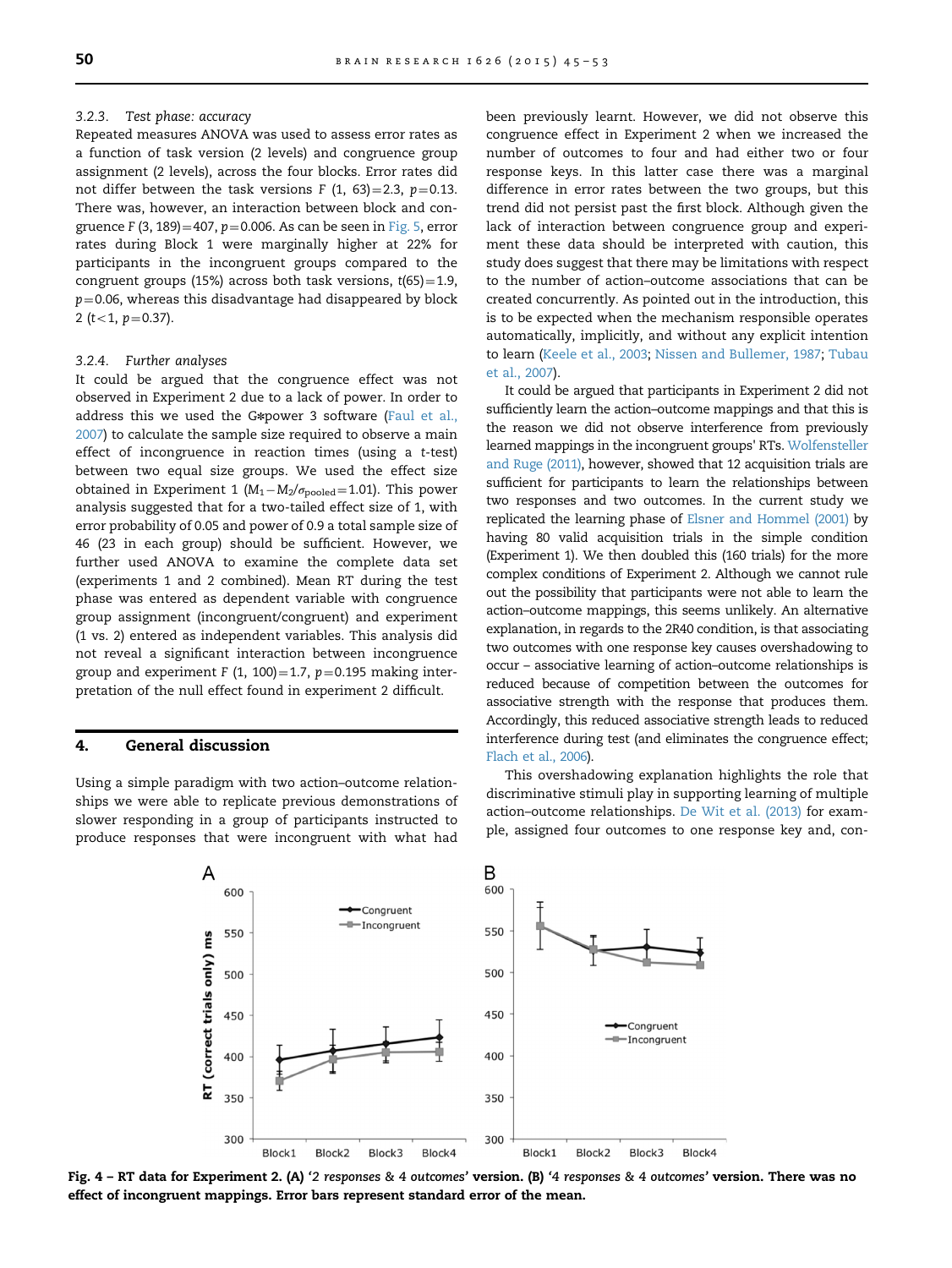<span id="page-6-0"></span>

Fig. 5 – Accuracy data for Experiment 2. (A) '2 responses & 4 outcomes' version. (B) '4 responses & 4 outcomes' version. Error bars represent standard error of the mean.

trary to the current experiments, showed evidence of outcome-response priming after limited training. Although the paradigm differed in many respects, one crucial difference was that discriminative stimuli were used in the training phase, signaling which outcome was available and which response was therefore required (see also [Elsner and](#page-7-0) [Hommel, 2004](#page-7-0)). This presumably facilitates learning of multiple action–outcome relationships by providing a unique context in which the association is to be learnt and reduces the likelihood of overshadowing.

Some studies have actually reported that discriminative stimuli impair the learning of response–outcome relationships [\(Herwig et al., 2007;](#page-7-0) [Herwig and Waszak, 2009](#page-7-0)) although others have shown acquisition of these relationships in forced-choice learning phases [\(Elsner and Hommel, 2004;](#page-7-0) Pfi[ster et al., 2011;](#page-8-0) [Wolfensteller and Ruge, 2011;](#page-8-0) [Ziessler](#page-8-0) [and Nattkemper, 2011\)](#page-8-0), including demonstrations in rats (e.g. [Adams and Dickinson, 1981\)](#page-7-0). The expression of this learning (i.e. the activation of responses via outcome representations) may, however, be modified by task demands and instructions to participants (Pfi[ster et al., 2010](#page-8-0); [Zwosta et al., 2013](#page-8-0)). In these latter studies participants were instructed to either produce outcomes (effect-based mode) or to respond on a certain response key (stimulus-based mode) in the presence of different stimuli. The placement of outcomes was then spatially compatible or incompatible to the response. Importantly the relationships between stimuli, responses and outcomes were held constant and only the instructions changed. Both studies observed an incompatibility effect in the effectbased mode only, leading to suggestions that the mere experience of outcomes is not enough to trigger associated responses, but that intention to act is required. While relating the results of these studies back to those of the classic twostage paradigm is difficult, they relate to a broader theme of understanding whether ideomotor learning is sufficient or necessary for goal-directed action ([Marien et al., 2013;](#page-7-0) [Ziessler](#page-8-0) [and Nattkemper, 2011](#page-8-0); [Ziessler et al., 2012\)](#page-8-0). Indeed the current results suggest that the ideomotor priming effect is a simple mechanism that may not scale up to more complex situations, as would be expected if this were an important component of goal-directed action control.

It should be clear that while we consider our present findings to point to a limit of spontaneous action–outcome acquisition, our test was very conservative and the apparent limitation is relative rather than absolute. In addition, while the sample size should have been sufficient to detect a congruence effect in Experiment 2, interpretation of this null effect is difficult. The outcomes we used were not particularly salient and had no motivational relevance whatsoever in contrast to other designs that have made use of reinforcement learning tasks ([Band et al., 2009\)](#page-7-0) or encouraged participants to collect points for accuracy and speed during the acquisition phase [\(De Wit et al., 2007](#page-7-0), [2013](#page-7-0)). There is evidence that more salient outcomes are more likely to be acquired [\(Dutzi and Hommel, 2009](#page-7-0)) and it seems reasonable to consider that outcomes with more motivational significance (for example monetary outcomes) might be learned more easily. A related paradigm, the Pavlovian-to-instrumental-transfer (PIT) task, has generally used motivationally relevant outcomes to demonstrate outcome-response priming [\(Colwill](#page-7-0) [and Rescorla, 1988](#page-7-0); [Estes, 1948;](#page-7-0) [Hogarth and Chase, 2011;](#page-7-0) [Watson et al., 2014\)](#page-8-0). The majority of these studies have also used simple one-to-one mappings of actions and outcomes and generally only examined two response keys (although see [De Wit et al., 2013](#page-7-0) for a more complex design).

It is also important to consider that the present test was conservative by using a forced-choice paradigm, which might reduce the impact of action–outcome anticipation on action control. Strong action-priming effects have been reported in free-choice tests where participants are freely able to respond on each test trial (see for example [Eder et al., in press;](#page-7-0) [Hogarth and Chase, 2011](#page-7-0); [Watson et al., 2014](#page-7-0)). Presumably, as there is no relevant, discriminative stimulus signaling the correct response during a free-choice test, action selection via outcome anticipation has more space in which to operate. One reason for the strong priming effects observed in PIT tasks might be that they often endogenously cue outcome representations by simply reminding participants of outcomes during the test phase, rather than presenting them ([Colwill](#page-7-0)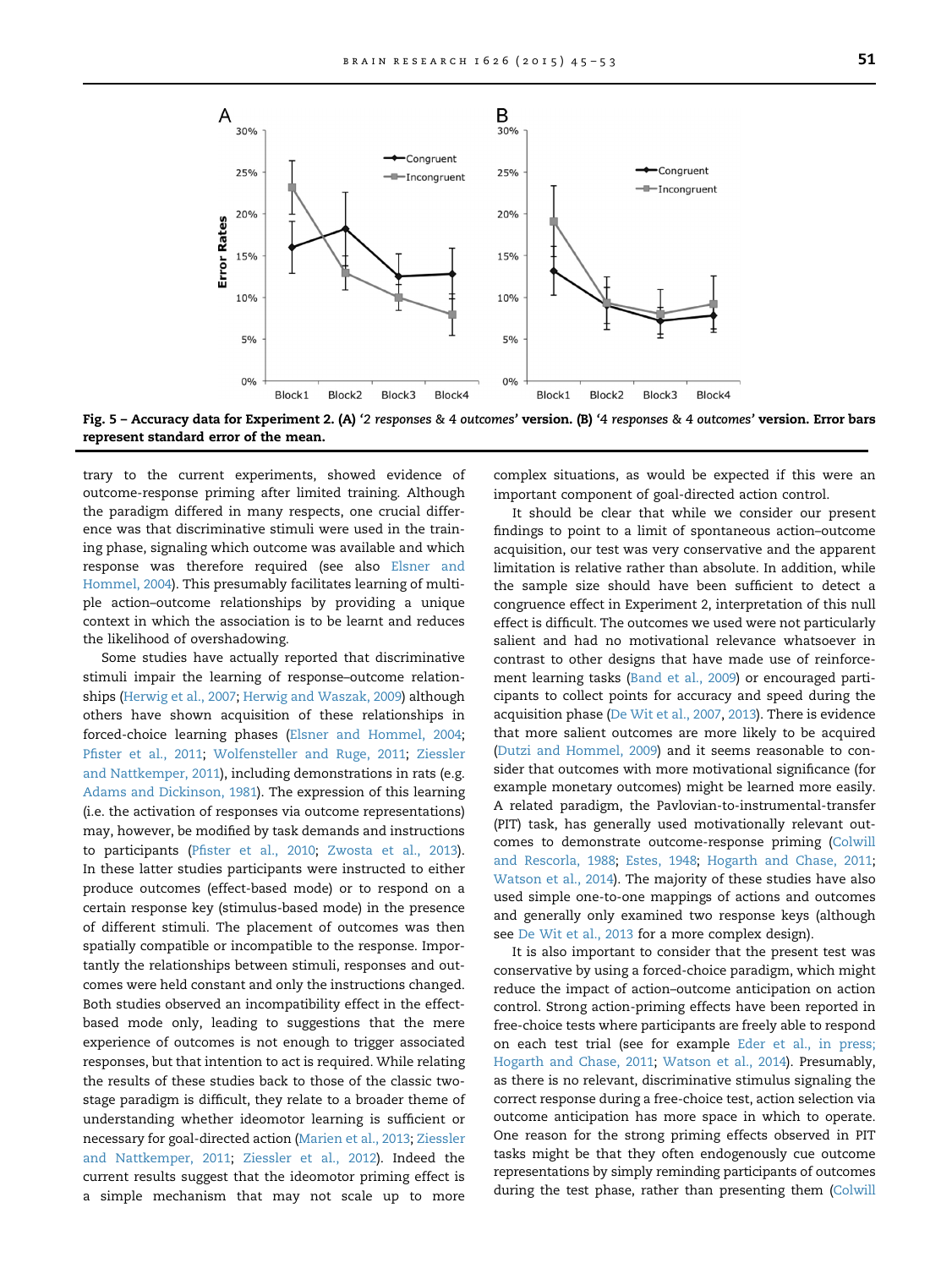<span id="page-7-0"></span>and Rescorla, 1988; Estes, 1948; [Watson et al., 2014](#page-8-0)). This is a strategy that may also increase the priming effect although to date the two types of outcome cuing (direct and indirect) have not been compared in the same experiment.

Taken altogether, our findings suggest that successful action–outcome acquisition is less likely as the number of possible responses and response-related outcomes increases. This raises the question whether and to what degree other factors can enhance action–outcome acquisition, and we have suggested saliency and motivational relevance of outcomes as possible candidates.

#### Acknowledgements

This research was made possible by funding received from the Netherlands Organization for Scientific Research (NWO; 433-09-243).

#### references

Adams, C.D., Dickinson, A., 1981. Instrumental responding following reinforcer devaluation. Q. J. Exp. Psychol.: Sect. B 33 (2), 109–121, <http://dx.doi.org/10.1080/14640748108400816>.

- [Alonso, D., Fuentes, L.J., Hommel, B., 2006. Unconscious](http://refhub.elsevier.com/S0006-8993(15)00120-1/sbref2) [symmetrical inferences: a role of consciousness in event](http://refhub.elsevier.com/S0006-8993(15)00120-1/sbref2) [integration. Conscious. Cogn. 15, 386–396.](http://refhub.elsevier.com/S0006-8993(15)00120-1/sbref2)
- Balleine, B.W., Dickinson, A., 1998. Goal-directed instrumental action: contingency and incentive learning and their cortical substrates. Neuropharmacology 37 (4–5), 407–419, [http://dx.](http://dx.doi.org/10.1016/S0028-3908(98)00033-1) [doi.org/10.1016/S0028-3908\(98\)00033-1](http://dx.doi.org/10.1016/S0028-3908(98)00033-1).
- Band, G.P.H., van Steenbergen, H., Ridderinkhof, K.R., Falkenstein, M., Hommel, B., 2009. Action-effect negativity: irrelevant action effects are monitored like relevant feedback. Biol. Psychol. 82 (3), 211–218, [http://dx.doi.org/10.1016/j.biopsycho.2009.06.011.](http://dx.doi.org/10.1016/j.biopsycho.2009.06.011)
- Beckers, T., De Houwer, J., Eelen, P., 2002. Automatic integration of non-perceptual action effect features: the case of the associative affective Simon effect. Psychol. Res. 66 (3), 166–173, <http://dx.doi.org/10.1007/s00426-002-0090-9>.
- [Colwill, R.M., Rescorla, R.A., 1988. Associations between the](http://refhub.elsevier.com/S0006-8993(15)00120-1/sbref6) [discriminative stimulus and the reinforcer in instrumental](http://refhub.elsevier.com/S0006-8993(15)00120-1/sbref6) [learning. J. Exp. Psychol.: Anim. Behav. Process. 14 \(2\), 155.](http://refhub.elsevier.com/S0006-8993(15)00120-1/sbref6)
- [Desantis, A., Roussel, C., Waszak, F., 2014. The temporal](http://refhub.elsevier.com/S0006-8993(15)00120-1/sbref7) [dynamics of the perceptual consequences of action-effect](http://refhub.elsevier.com/S0006-8993(15)00120-1/sbref7) [prediction. Cognition 132 \(3\), 243–250.](http://refhub.elsevier.com/S0006-8993(15)00120-1/sbref7)
- [De Wit, S., Niry, D., Wariyar, R., Aitken, M.R.F., Dickinson, A., 2007.](http://refhub.elsevier.com/S0006-8993(15)00120-1/sbref8) [Stimulus–outcome interactions during instrumental](http://refhub.elsevier.com/S0006-8993(15)00120-1/sbref8) [discrimination learning by rats and humans. J. Exp. Psychol.:](http://refhub.elsevier.com/S0006-8993(15)00120-1/sbref8) [Anim. Behav. Process. 33 \(1\), 1–11.](http://refhub.elsevier.com/S0006-8993(15)00120-1/sbref8)
- [De Wit, S., Ridderinkhof, K.R., Fletcher, P.C., Dickinson, A., 2013.](http://refhub.elsevier.com/S0006-8993(15)00120-1/sbref9) [Resolution of outcome-induced response conflict by humans](http://refhub.elsevier.com/S0006-8993(15)00120-1/sbref9) [after extended training. Psychol. Res. 77 \(6\), 780–793.](http://refhub.elsevier.com/S0006-8993(15)00120-1/sbref9)
- [Dutzi, I.B., Hommel, B., 2009. The microgenesis of action-effect](http://refhub.elsevier.com/S0006-8993(15)00120-1/sbref10) [binding. Psychol. Res. 73, 425–435.](http://refhub.elsevier.com/S0006-8993(15)00120-1/sbref10)
- Eder, A., Rothermund, K., De Houwer, J., Hommel, B., 2015. Directive and incentive functions of affective action consequences: An ideomotor approach. Psychol. Res. [http://dxdoi.org/10.1007/s00426-014-0590-4](http://dx.doi.org/10.1007/s00426-014-0590-4) in press.
- [Elsner, B., Hommel, B., 2001. Effect anticipation and action](http://refhub.elsevier.com/S0006-8993(15)00120-1/sbref12) [control. J. Exp. Psychol. Hum. Percept. Perform.](http://refhub.elsevier.com/S0006-8993(15)00120-1/sbref12) 27 (1), 229–240.
- Elsner, B., Hommel, B., 2004. Contiguity and contingency in action-effect learning. Psychol. Res. 68 (2–3), 138–154, [http:](http://dx.doi.org/10.1007/s00426-003-0151-8) [//dx.doi.org/10.1007/s00426-003-0151-8](http://dx.doi.org/10.1007/s00426-003-0151-8).
- Estes, W.K., 1948. Discriminative conditioning. II. Effects of a Pavlovian conditioned stimulus upon a subsequently established operant response. J. Exp. Psychol. 38 (2), 173–177, <http://dx.doi.org/10.1037/h0057525>.
- [Faul, F., Erdfelder, E., Lang, A.-G., Buchner, A., 2007. G](http://refhub.elsevier.com/S0006-8993(15)00120-1/sbref15)\*[Power 3: a](http://refhub.elsevier.com/S0006-8993(15)00120-1/sbref15) [flexible statistical power analysis program for the social,](http://refhub.elsevier.com/S0006-8993(15)00120-1/sbref15) [behavioral, and biomedical sciences. Behav. Res. Methods 39](http://refhub.elsevier.com/S0006-8993(15)00120-1/sbref15) [\(2\), 175–191.](http://refhub.elsevier.com/S0006-8993(15)00120-1/sbref15)
- [Flach, R., Osman, M., Dickinson, A., Heyes, C., 2006. The](http://refhub.elsevier.com/S0006-8993(15)00120-1/sbref16) [interaction between response effects during the acquisition of](http://refhub.elsevier.com/S0006-8993(15)00120-1/sbref16) [response priming. Acta Psychol. 122 \(1\), 11–26.](http://refhub.elsevier.com/S0006-8993(15)00120-1/sbref16)
- [Greenwald, A.G., 1970. Sensory feedback mechanisms in](http://refhub.elsevier.com/S0006-8993(15)00120-1/sbref17) [performance control: with special reference to the ideo-motor](http://refhub.elsevier.com/S0006-8993(15)00120-1/sbref17) [mechanism. Psychol. Rev. 77 \(2\), 73–99.](http://refhub.elsevier.com/S0006-8993(15)00120-1/sbref17)
- [Harless, E., 1861. Der Apparat des Willens. Zeitschrift fuer](http://refhub.elsevier.com/S0006-8993(15)00120-1/sbref18) [Philosophie und philosophische Kritik, 38; 50–73.](http://refhub.elsevier.com/S0006-8993(15)00120-1/sbref18)
- Herwig, A., Prinz, W., Waszak, F., 2007. Two modes of sensorimotor integration in intention-based and stimulusbased actions. Q. J. Exp. Psychol. (2006) 60 (11), 1540–1554, [http:](http://dx.doi.org/10.1080/17470210601119134) [//dx.doi.org/10.1080/17470210601119134.](http://dx.doi.org/10.1080/17470210601119134)
- Herwig, A., Waszak, F., 2009. Intention and attention in ideomotor learning. Q. J. Exp. Psychol. (2006) 62 (2), 219–227, [http://dx.doi.](http://dx.doi.org/10.1080/17470210802373290) [org/10.1080/17470210802373290.](http://dx.doi.org/10.1080/17470210802373290)
- Hogarth, L., Chase, H.W., 2011. Parallel goal-directed and habitual control of human drug-seeking: Implications for dependence vulnerability. J. Exp. Psychol.: Anim. Behav. Process. 37 (3), 261–276, [http://dx.doi.org/10.1037/a0022913.](http://dx.doi.org/10.1037/a0022913)
- Hommel, B., 2009. Action control according to TEC (theory of event coding). Psychol. Res. 73 (4), 512–526, [http://dx.doi.org/](http://dx.doi.org/10.1007/s00426-009-0234-2) [10.1007/s00426-009-0234-2](http://dx.doi.org/10.1007/s00426-009-0234-2).
- Hommel, B., Alonso, D., Fuentes, L., 2003. Acquisition and generalization of action effects. Visual Cogn. 10 (8), 965–986, [http://dx.doi.org/10.1080/13506280344000176.](http://dx.doi.org/10.1080/13506280344000176)
- Hommel, B., Mü[sseler, J., Aschersleben, G., Prinz, W., 2001. The](http://refhub.elsevier.com/S0006-8993(15)00120-1/sbref24) [Theory of Event Coding \(TEC\): a framework for perception and](http://refhub.elsevier.com/S0006-8993(15)00120-1/sbref24) [action planning. Behav. Brain Sci. 24 \(5\), 849–878.](http://refhub.elsevier.com/S0006-8993(15)00120-1/sbref24)
- Hughes, G., Waszak, F., 2011. ERP correlates of action effect prediction and visual sensory attenuation in voluntary action. NeuroImage 56 (3), 1632–1640, [http://dx.doi.org/10.1016/j.](http://dx.doi.org/10.1016/j.neuroimage.2011.02.057) [neuroimage.2011.02.057.](http://dx.doi.org/10.1016/j.neuroimage.2011.02.057)
- [James, W., 1950. The Principles of Psychology. Dover Publications,](http://refhub.elsevier.com/S0006-8993(15)00120-1/sbref26) [New York.](http://refhub.elsevier.com/S0006-8993(15)00120-1/sbref26)
- [Keele, S.W., Ivry, R., Mayr, U., Hazeltine, E., Heuer, H., 2003. The](http://refhub.elsevier.com/S0006-8993(15)00120-1/sbref27) [cognitive and neural architecture of sequence representation.](http://refhub.elsevier.com/S0006-8993(15)00120-1/sbref27) [Psychol. Rev. 110, 316–339.](http://refhub.elsevier.com/S0006-8993(15)00120-1/sbref27)
- Kühn, S., Keizer, A., Rombouts, S.A.R.B., Hommel, B., 2011. The [functional and neural mechanism of action preparation: roles](http://refhub.elsevier.com/S0006-8993(15)00120-1/sbref28) [of EBA and FFA in voluntary action control. J. Cogn. Neurosci.](http://refhub.elsevier.com/S0006-8993(15)00120-1/sbref28) [23, 214–220.](http://refhub.elsevier.com/S0006-8993(15)00120-1/sbref28)
- Kühn, S., Seurinck, R., Fias, W., Waszak, F., 2010. The internal anticipation of sensory action effects: when action induces FFA and PPA activity. Front. Hum. Neurosci. 4, 54, [http://dx.](http://dx.doi.org/10.3389/fnhum.2010.00054) [doi.org/10.3389/fnhum.2010.00054](http://dx.doi.org/10.3389/fnhum.2010.00054).
- [Kunde, W., Hoffmann, J., Zellmann, P., 2002. The impact of](http://refhub.elsevier.com/S0006-8993(15)00120-1/sbref30) [anticipated action effects on action planning. Acta Psychol.](http://refhub.elsevier.com/S0006-8993(15)00120-1/sbref30) [109 \(2\), 137–155.](http://refhub.elsevier.com/S0006-8993(15)00120-1/sbref30)
- [Lotze, R.H., 1852. Medicinische Psychologie oder die Physiologie](http://refhub.elsevier.com/S0006-8993(15)00120-1/sbref31) [der Seele. Weidmannsche Buchhandlung, Leipzig.](http://refhub.elsevier.com/S0006-8993(15)00120-1/sbref31)
- Marien, H., Aarts, H., Custers, R., 2013. Adaptive control of human action: the role of outcome representations and reward signals. Front. Psychol. 4, 602, [http://dx.doi.org/10.3389/](http://dx.doi.org/10.3389/fpsyg.2013.00602) [fpsyg.2013.00602](http://dx.doi.org/10.3389/fpsyg.2013.00602).
- Melcher, T., Weidema, M., Eenshuistra, R.M., Hommel, B., Gruber, O., 2008. The neural substrate of the ideomotor principle: an eventrelated fMRI analysis. NeuroImage 39 (3), 1274–1288, [http://dx.](http://dx.doi.org/10.1016/j.neuroimage.2007.09.049) [doi.org/10.1016/j.neuroimage.2007.09.049.](http://dx.doi.org/10.1016/j.neuroimage.2007.09.049)